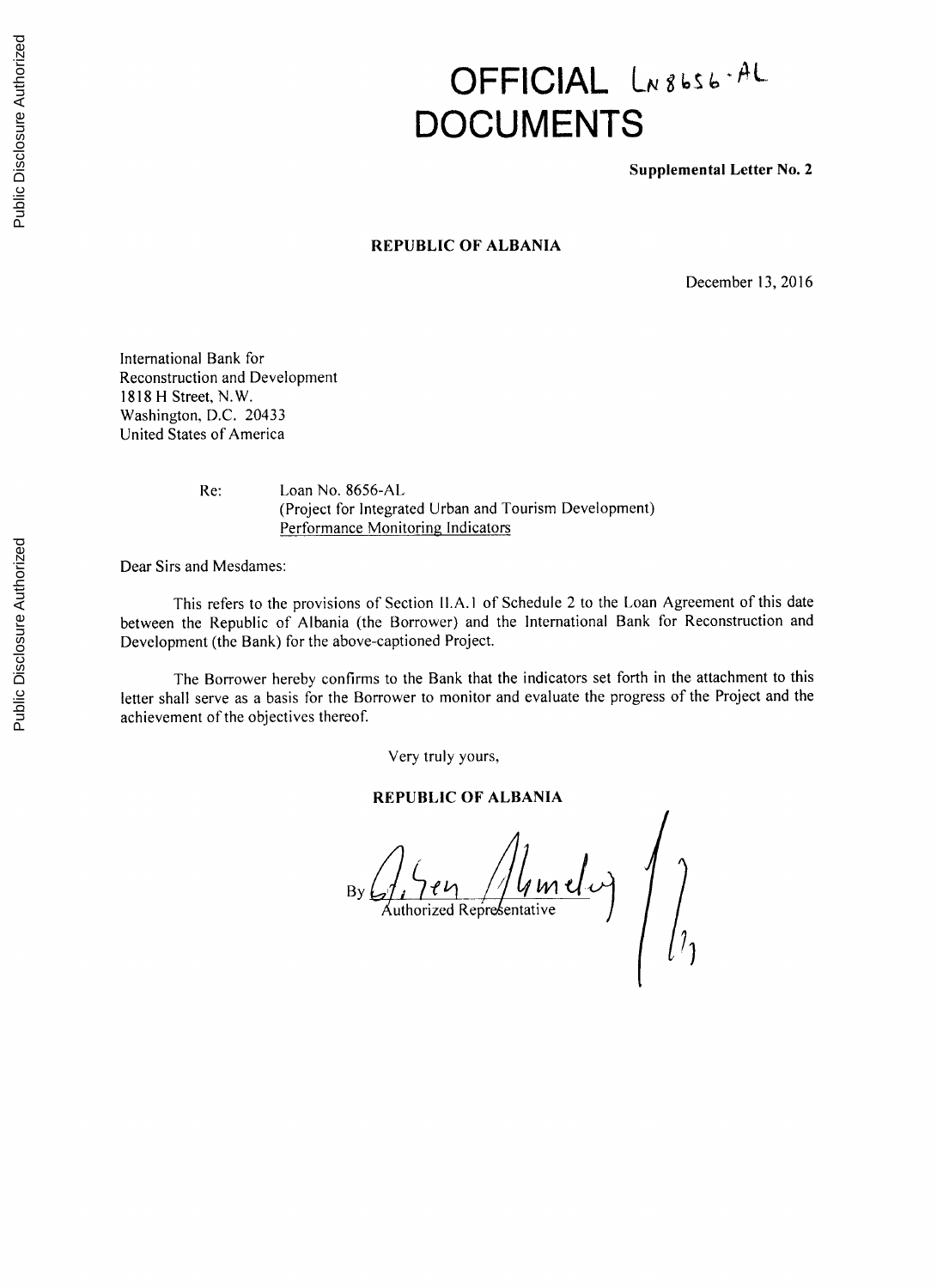## (Project for Integrated Urban and Tourism Development) **PERFORMANCE MONITORING INDICATORS**

## **Project Development Objective (PDO):** The PDO of the proposed project is *to improve urban infrastructure, enhance tourism assets, and strengthen institutional capacity to support tourism related local economic development in selected areas in the south ofAlbania.*

| <b>PDO Level Results</b>                                                                                                                   |        | <b>UOM</b> | <b>Baseline</b> |                 |              |                | <b>Cumulative Target Values</b> |                | Frequency                  | Responsibilit<br>Data Source/<br>v for Data<br>Methodology<br>collection |            | <b>Comments</b>                                                                                                                              |
|--------------------------------------------------------------------------------------------------------------------------------------------|--------|------------|-----------------|-----------------|--------------|----------------|---------------------------------|----------------|----------------------------|--------------------------------------------------------------------------|------------|----------------------------------------------------------------------------------------------------------------------------------------------|
| <b>Indicators</b>                                                                                                                          | Core   |            |                 | YR <sub>1</sub> | <b>YR2</b>   | <b>YR3</b>     | YR4                             | <b>YR5</b>     |                            |                                                                          |            |                                                                                                                                              |
| <b>Indicator One: New</b><br>or rehabilitated urban<br>public spaces in<br>selected municipalities                                         | $\Box$ | Sq. mts    | $\bf{0}$        | 15,000          | 25,000       | 45,000         | 55,000                          | 70,000         | Bi-annual                  | Construction<br>supervision                                              | ADF        | Cumulative number<br>$(in sq.mt)$ of new or<br>rehabilitated public<br>spaces <sup>1</sup> in selected<br>municipalities                     |
| <b>Indicator Two:</b><br>Increased number of<br>tourists satisfied by<br>selected touristic sites                                          | $\Box$ | Percentage | $\mathbf{0}$    | $\bf{0}$        | $\mathbf{0}$ | 10             | 10                              | 25             | Mid-Term<br>and<br>Closure | Beneficiary<br>Survey                                                    | <b>ADF</b> | Increased number of<br>tourists (in<br>percentage)<br>satisfied with<br>selected touristic<br>sites <sup>2</sup> in reference to<br>baseline |
| <b>Indicator Three:</b><br>Increased number of<br>tourists visiting<br>selected touristic sites                                            | $\Box$ | Percentage | $\Omega$        | $\theta$        | $\Omega$     | 5.4            | 10.8                            | 16.2           | Mid-Term<br>and<br>Closure | Beneficiary<br>Survey and<br>visitors entry                              | <b>ADF</b> | Increased number of<br>tourists (in<br>percentage) visiting<br>selected touristic<br>sites in reference to<br>baseline                       |
| <b>Indicator Four:</b><br>Number of<br>municipalities with<br>functioning destination<br>management<br>partnerships in the<br>project area | $\Box$ | Number     | $\theta$        | 0               |              | $\overline{2}$ | $\overline{3}$                  | $\overline{4}$ | Bi-annual                  | Local<br>Government                                                      | <b>ADF</b> | Number of<br>municipalities with<br>functioning <sup>3</sup><br>destination<br>management<br>partnerships                                    |

Public spaces are understood as public parks, green spaces, plazas, pedestrian walkways **-** including sidewalks and pedestrian roads

<sup>&</sup>lt;sup>2</sup> Touristic sites include both touristic sites which are supported under Component 1 and 2 Increased tourism satisfaction with existing infrastructure and number of tourists visiting (Indicator Two and Three) will be measured in reference to baseline values captured through the tourists' beneficiary survey (conducted in August, **2016)** and complemented **by** visitors' entry statistics in selected touristic sites

<sup>&</sup>lt;sup>3</sup> Functioning partnerships are those having an annual work program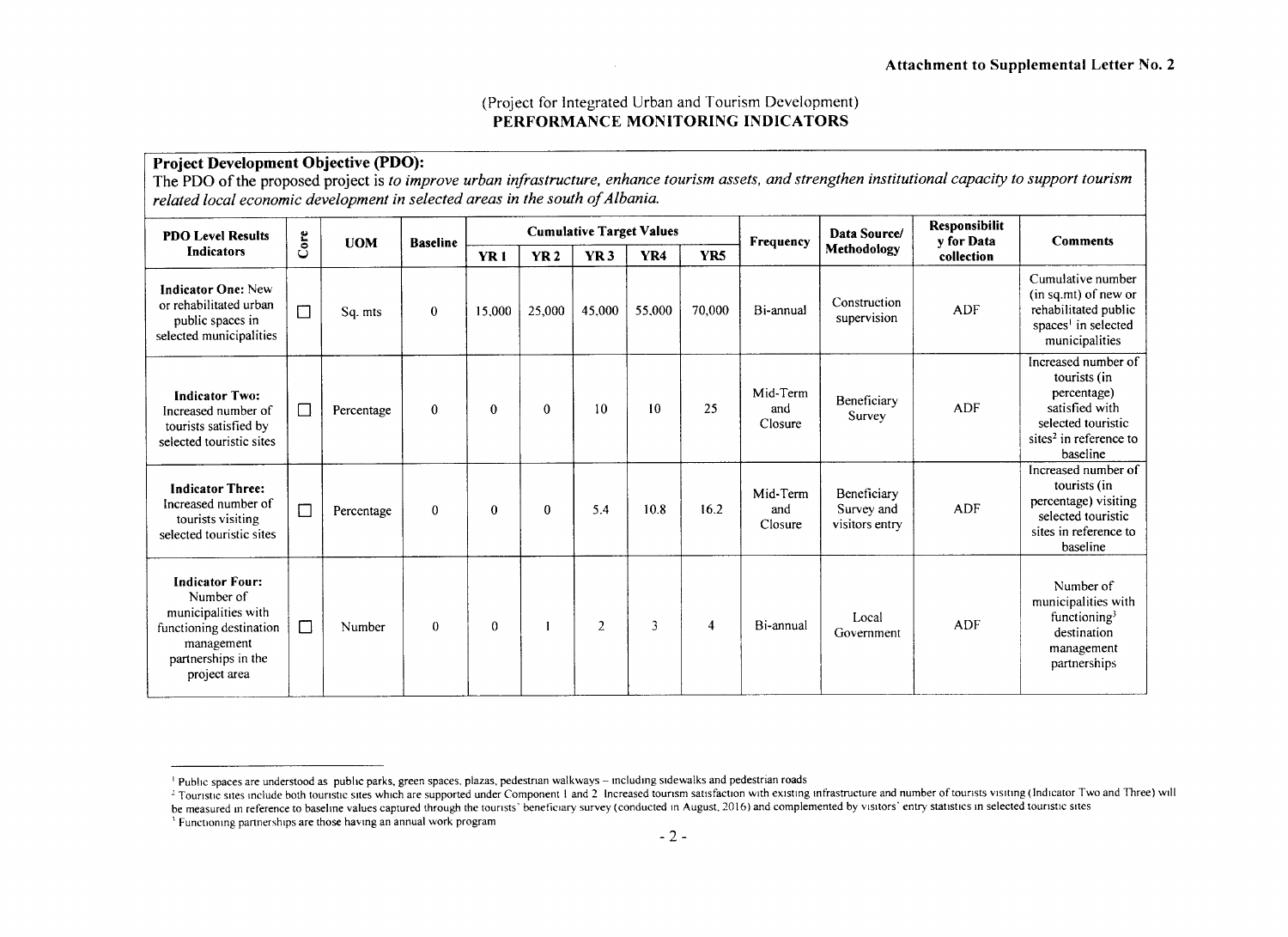| <b>Indicator Five: Direct</b><br>project beneficiaries<br>Gender disaggregated                                                       | ⊠      | Number                        | $\theta$<br>$\theta$ | 10.000<br>5.000                 | 15.000<br>7.500 | 50.000<br>25,000 | 65,000<br>32,500 | 84,000<br>42,000 | Multiple  | Local<br>Government         | <b>ADF</b>                  | Cumulative number<br>of people who<br>benefited from the<br>project (among<br>which female) <sup>4</sup> |
|--------------------------------------------------------------------------------------------------------------------------------------|--------|-------------------------------|----------------------|---------------------------------|-----------------|------------------|------------------|------------------|-----------|-----------------------------|-----------------------------|----------------------------------------------------------------------------------------------------------|
| <b>Intermediate Results</b><br>Indicators                                                                                            | Core   | <b>UOM</b><br><b>Baseline</b> |                      | <b>Cumulative Target Values</b> |                 |                  |                  |                  | Frequency | Data Source/<br>Methodology | Responsibilit<br>y for Data | <b>Comments</b>                                                                                          |
|                                                                                                                                      |        |                               |                      | YR <sub>1</sub>                 | <b>YR2</b>      | <b>YR3</b>       | <b>YR4</b>       | YR5              |           |                             | collection                  |                                                                                                          |
| Component 1: Urban upgrading and infrastructure improvement                                                                          |        |                               |                      |                                 |                 |                  |                  |                  |           |                             |                             |                                                                                                          |
| Intermediate<br><b>Indicator One: Urban</b><br>roads rehabilitated in<br>selected municipalities                                     | $\Box$ | Kilometer                     | $\Omega$             | 1.5                             | 6.0             | 12.0             | 13.5             | 12.0             | Bi-annual | Construction<br>supervision | <b>ADF</b>                  | Kilometers of urban<br>roads rehabilitated<br>in selected<br>municipalities                              |
| Intermediate<br><b>Indicator Two:</b><br>Streets with improved<br>street lighting in<br>selected municipalities                      | $\Box$ | Kilometer                     | $\theta$             | 4.5                             | 6.5             | 9.5              | 12.5             | 14.5             | Bi-annual | Construction<br>supervision | <b>ADF</b>                  | Kilometers of Street<br>Lighting improved<br>in selected<br>municipalities                               |
| Intermediate<br><b>Indicator Three:</b><br>New or rehabilitated<br>pedestrian walkways <sup>5</sup><br>in selected<br>municipalities | $\Box$ | Kilometer                     | $\mathbf{0}$         | 3.0                             | 6.0             | 12.0             | 14.0             | 16.0             | Bi-annual | Local<br>Government         | <b>ADF</b>                  | Kilometers of<br>pedestrian<br>walkways new or<br>rehabilitated in<br>selected<br>municipalities         |

This only includes beneficiaries (residents) from urban upgrading and infrastructure improvement in the four selected municipalities and does not include tourists The numbers are based on census data Pedestrian walkways are understood as sidewalks, promenades, pedestrian stairs and pedestrian roads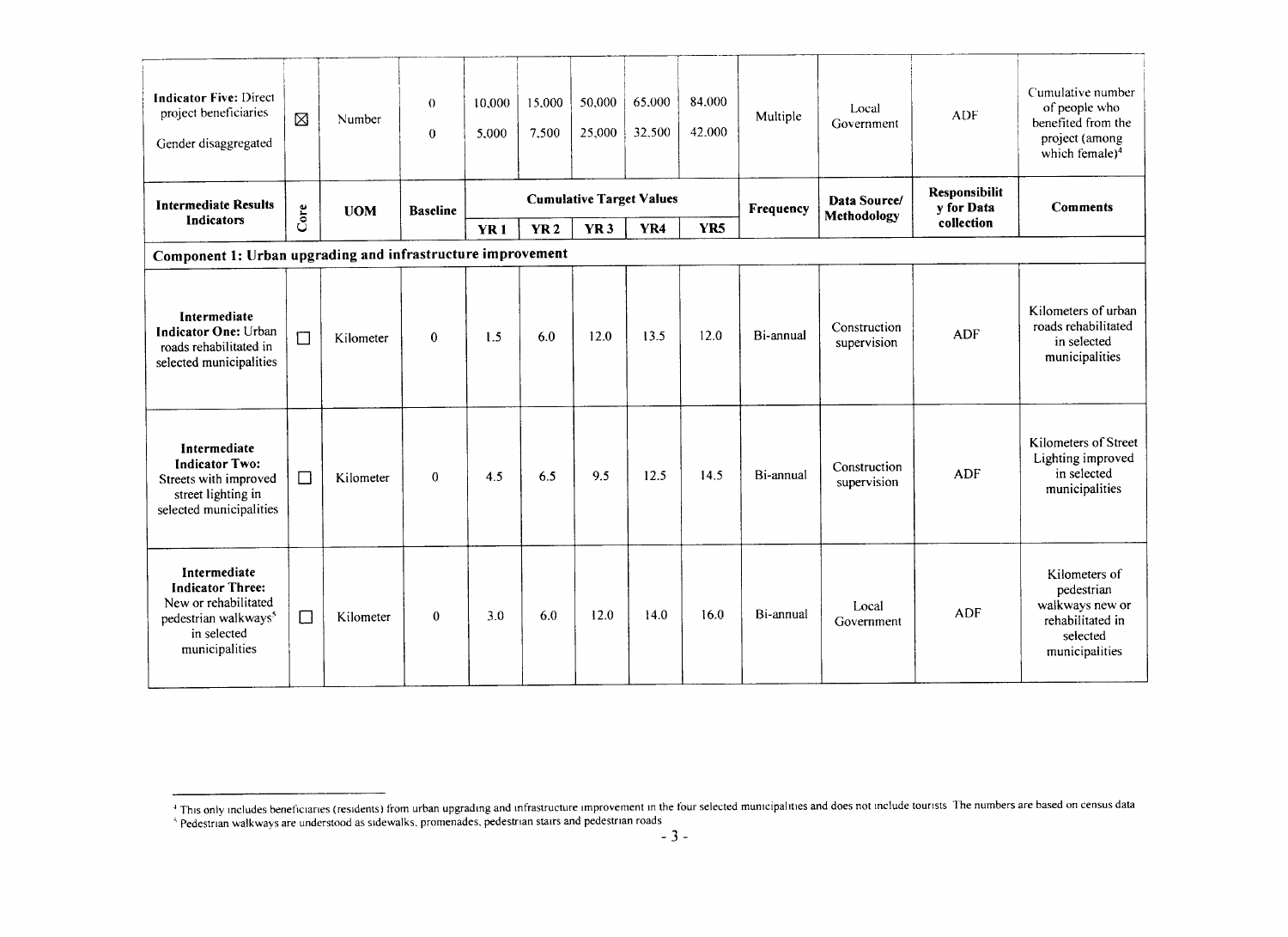| Component 2: Touristic sites upgrading                                                                                                        |        |        |              |              |                |                         |                         |                |           |                     |            |                                                                                                                   |
|-----------------------------------------------------------------------------------------------------------------------------------------------|--------|--------|--------------|--------------|----------------|-------------------------|-------------------------|----------------|-----------|---------------------|------------|-------------------------------------------------------------------------------------------------------------------|
| Intermediate<br><b>Indicator One:</b><br>Number of Site<br>Management Plans<br>developed and<br>endorsed                                      | □      | Number | $\theta$     | $\theta$     | $\overline{2}$ | $\overline{\mathbf{4}}$ | $\overline{4}$          | 5              | Bi-annual | Local<br>Government | <b>ADF</b> | Number of Site<br>Management Plans<br>developed and<br>endorsed                                                   |
| Intermediate<br><b>Indicator Two:</b><br>Integrated touristic<br>sites designs developed                                                      | $\Box$ | Number | $\bf{0}$     | 3            | 5              | 5                       | 5                       | 5              | Bi-annual | Local<br>Government | ADF        | Number of Site<br>Management Plans<br>developed and<br>endorsed                                                   |
| Component 3: Tourism market and product development                                                                                           |        |        |              |              |                |                         |                         |                |           |                     |            |                                                                                                                   |
| Intermediate<br><b>Indicator One:</b><br>Market Development<br>Strategy for the South<br>of Albania developed                                 | $\Box$ | YES/NO | NO           | <b>YES</b>   | <b>YES</b>     | <b>YES</b>              | <b>YES</b>              | <b>YES</b>     | Annual    | Progress<br>Report  | <b>ADF</b> | Market research and<br>development<br>strategy for the<br>south of Albania<br>developed                           |
| Intermediate<br><b>Indicator Two:</b><br>Destination<br><b>Management Business</b><br>Plans Developed                                         | $\Box$ | Number | $\theta$     | $\theta$     | $\overline{2}$ | 3                       | $\overline{4}$          | $\overline{4}$ | Annual    | Progress<br>Report  | <b>ADF</b> | Cumulative number<br>of destination<br>management<br>business plans<br>developed in<br>selected<br>municipalities |
| Intermediate<br><b>Indicator Three:</b><br>Number of touristic<br>products developed<br>with destination<br>management<br>partnership support | $\Box$ | Number | $\mathbf{0}$ | $\mathbf{0}$ | $\bf{0}$       | 10                      | 15                      | 20             | Bi-annual | Local<br>Government | <b>ADF</b> | Cumulative number<br>of touristic products<br>developed with<br>destination<br>management<br>partnership support  |
| <b>Intermediate</b><br><b>Indicator Four:</b><br>Number of<br>municipalities with<br>improved management<br>systems                           | $\Box$ | Number | $\bf{0}$     | $\mathbf{0}$ | $\mathfrak{Z}$ | $\overline{4}$          | $\overline{\mathbf{4}}$ | $\overline{4}$ | Bi-annual | Local<br>Government | <b>ADF</b> | Cumulative number<br>of municipalities<br>with improved<br>management<br>systems                                  |
| Intermediate<br><b>Indicator Five:</b><br>Capacity of local<br>governments improved<br>through technical and<br>managerial trainings          | $\Box$ | Number | $\mathbf{0}$ | 5            | 5              | 10                      | 15                      | 20             | Annual    | Local<br>Government | <b>ADF</b> | Measured through<br>cumulative number<br>of trainings to<br>relevant staff                                        |